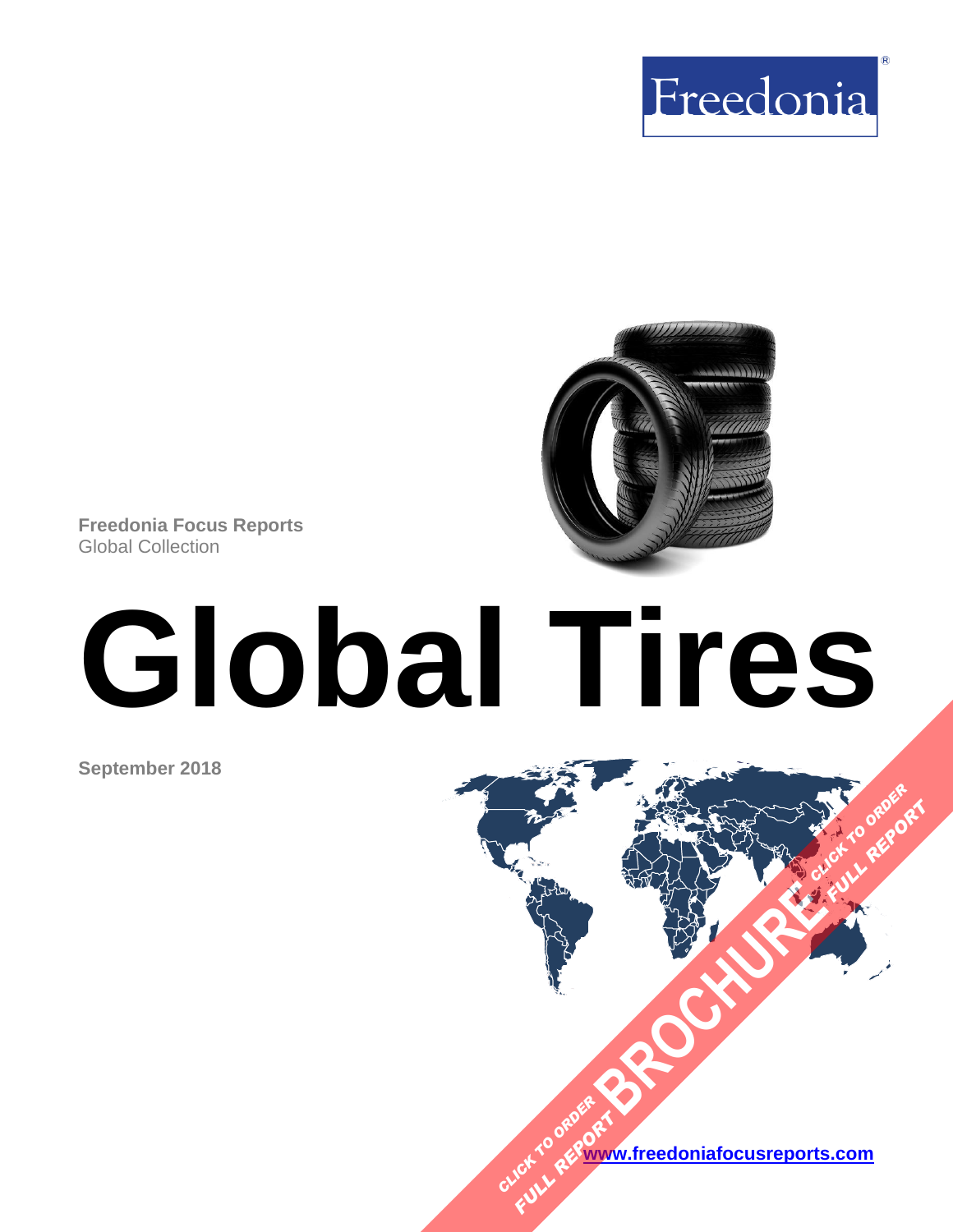# **Table of Contents**

| 1. Highlights                        | 3              |
|--------------------------------------|----------------|
| 2. Global Overview & Forecasts       | 5              |
| Demand by Market                     | 5              |
| <b>Light Motor Vehicles</b>          | 6              |
| Medium & Heavy Motor Vehicles        | $\overline{7}$ |
| Motorcycles                          | $\overline{7}$ |
| Agricultural & Other                 | $\overline{7}$ |
| 3. Regional Segmentation & Forecasts | 9              |
| <b>Regional Production Overview</b>  | 9              |
| <b>Regional Demand Overview</b>      | 11             |
| North America                        | 13             |
| Western Europe                       | 15             |
| Asia/Pacific                         | 17             |
| <b>Other Regions</b>                 | 19             |
| Central & South America              | 20             |
| Eastern Europe                       | 20             |
| Africa/Mideast                       | 20             |
| 4. Industry Structure                | 22             |
| <b>Industry Characteristics</b>      | 22             |
| <b>Market Share</b>                  | 23             |
| Bridgestone                          | 24             |
| Michelin                             | 25             |
| Goodyear                             | 25             |
| 5. About This Report                 | 27             |
| Scope                                | 27             |
| Sources                              | 27             |
| <b>Industry Codes</b>                | 28             |
| Freedonia Methodology                | 29             |
| Resources                            | 30             |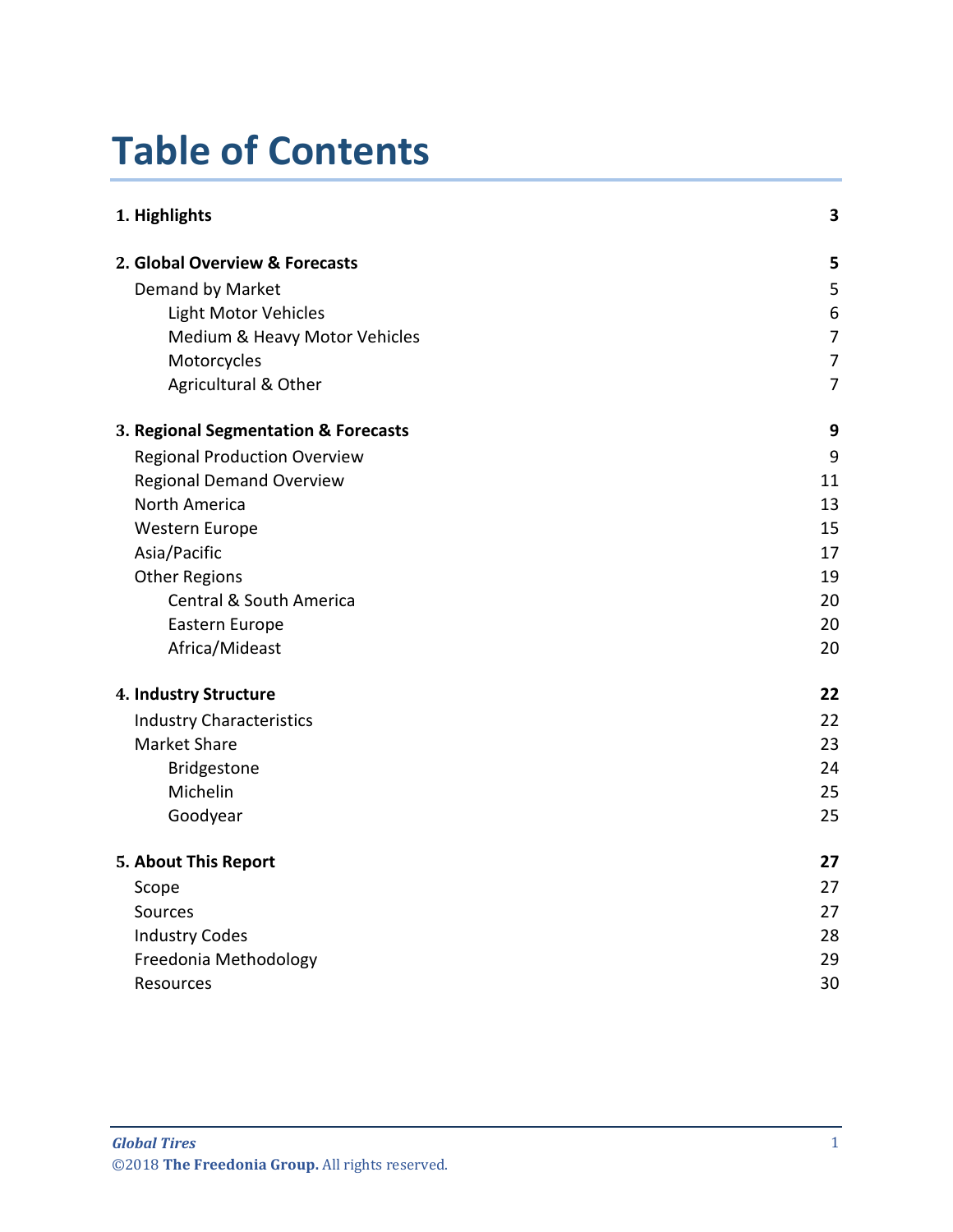# **List of Tables & Figures**

| Figure 1   Global Tire Market Outlook, 2017 - 2022                               | 4  |
|----------------------------------------------------------------------------------|----|
| Figure 2   Global Tire Demand by Market, 2007 - 2022 (mil units)                 | 5  |
| Table 1   Global Tire Demand by Market, 2007 - 2022 (mil units)                  | 5  |
| Figure 3   Global Tire Demand by Market, 2007 - 2022 (%)                         | 8  |
| Figure 4   Global Tire Production by Region, 2007 - 2022 (mil units)             | 9  |
| Table 2   Global Tire Production by Region, 2007 - 2022 (mil units)              | 9  |
| Figure 5   Global Tire Production by Region, 2007 - 2022 (%)                     | 10 |
| Figure 6   Global Tire Demand by Region, 2007 - 2022 (mil units)                 | 11 |
| Table 3   Global Tire Demand by Region, 2007 - 2022 (mil units)                  | 11 |
| Figure 7   Global Tire Demand by Region, 2007 – 2022 (%)                         | 12 |
| Figure 8   North America: Tire Demand by Market, 2007 - 2022 (mil units)         | 13 |
| Table 4   North America: Tire Demand by Market, 2007 - 2022 (mil units)          | 14 |
| Figure 9   Western Europe: Tire Demand by Market, 2007 - 2022 (mil units)        | 15 |
| Table 5   Western Europe: Tire Demand by Market, 2007 - 2022 (mil units)         | 16 |
| Figure 10   Asia/Pacific: Tire Demand by Market, 2007 - 2022 (mil units)         | 17 |
| Table 6   Asia/Pacific: Tire Demand by Market, 2007 - 2022 (mil units)           | 18 |
| Figure 11   Other Regions: Tire Demand by Region, 2007 - 2022 (mil units)        | 19 |
| Figure 12   Other Regions: Tire Demand by Market, 2007 - 2022 (mil units)        | 19 |
| Table 7   Other Regions: Tire Demand by Region & Market, 2007 - 2022 (mil units) | 21 |
| Figure 13   Global Tire Market Share by Company, 2017 (%)                        | 23 |
| Table 8   Leading Suppliers to the Global Tire Market                            | 24 |
| Table 9   NAICS & SIC Codes Related to Tires                                     | 28 |
| Table 10   NACE Codes Related to Tires                                           | 28 |
| Table 11   SITC Codes Related to Tires                                           | 28 |
| Table 12   HS Codes Related to Tires                                             | 28 |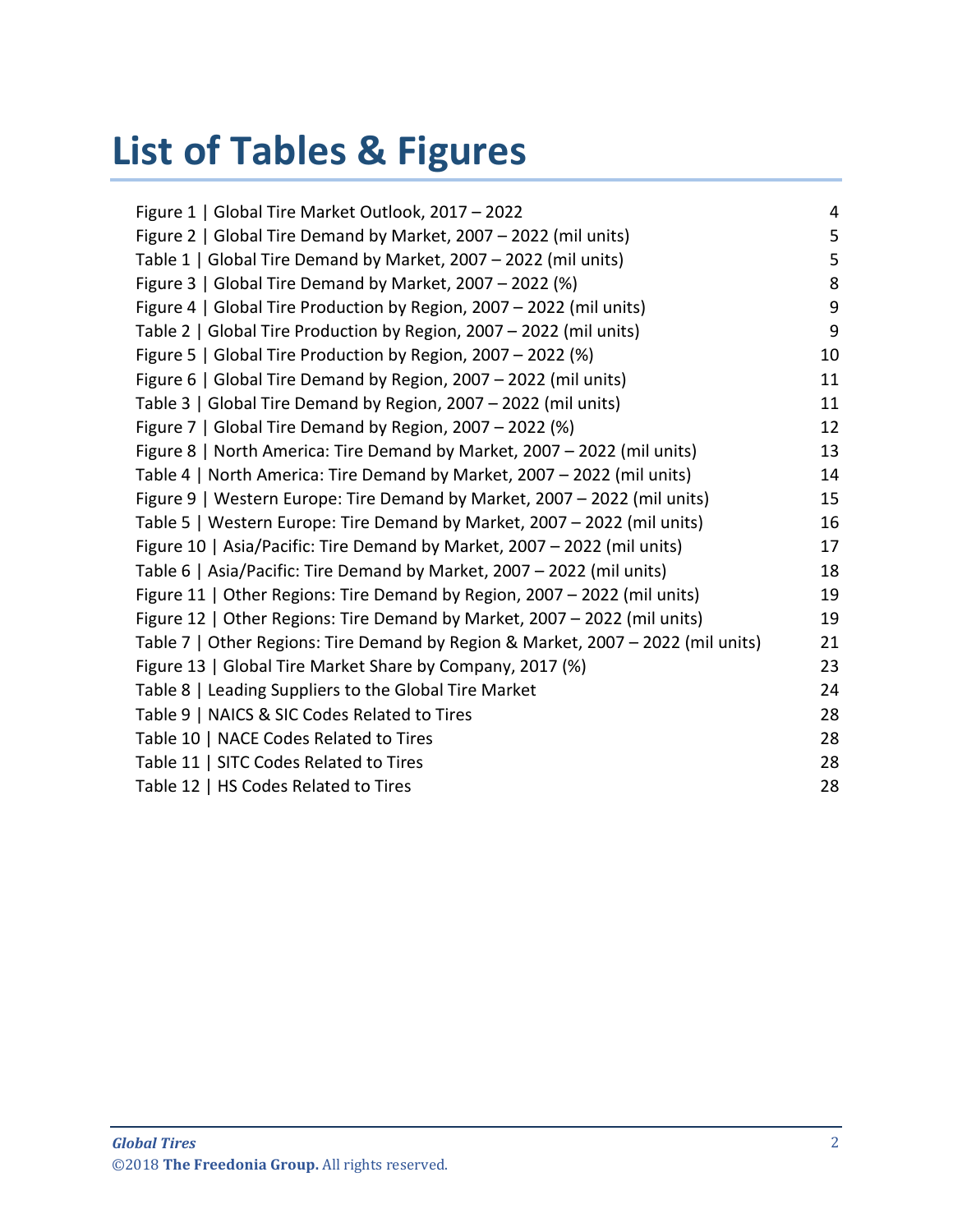# <span id="page-3-0"></span>**About This Report**

# <span id="page-3-1"></span>**Scope**

This report forecasts to 2022 global demand for tires by market and major world region in units. Market segments include:

- light motor vehicles
- medium and heavy motor vehicles
- motorcycles
- agricultural and other

Major world regions include North America, Western Europe, Asia/Pacific, and all other regions.

To illustrate historical trends, world, market, and regional demand (including market segments) are provided for 2007, 2012, and 2017. Finally, global production is segmented by major world region and provided for 2007, 2012, 2017, and 2022.

Tire sales include both the OEM and replacement (or aftermarket) segments. Retread tires are excluded from tire production and sales data, as are bicycle tires.

For any given historical year, US dollar amounts are obtained from values expressed in the applicable local currency. These local currency values are converted to US dollars at the average annual exchange rate for that year. For forecast years, the US dollar amounts assume the same annual exchange rate as that prevailing in 2017.

Other various topics, including profiles of pertinent leading suppliers, are covered in this report. A full outline of report items by page is available in the Table of Contents.

# <span id="page-3-2"></span>**Sources**

*Global Tires* (FW50014) is based on [a comprehensive industry study](http://www.freedoniagroup.com/DocumentDetails.aspx?ReferrerId=FL-FOCUS&studyid=3687) published by The Freedonia Group. Reported findings represent the synthesis and analysis of data from various primary, secondary, macroeconomic, and demographic sources including:

- firms participating in the industry, and their suppliers and customers
- government/public agencies
- national, regional, and international non-governmental organizations
- trade associations and their publications
- the business and trade press
- indicator forecasts by The Freedonia Group
- the findings of other reports and studies by The Freedonia Group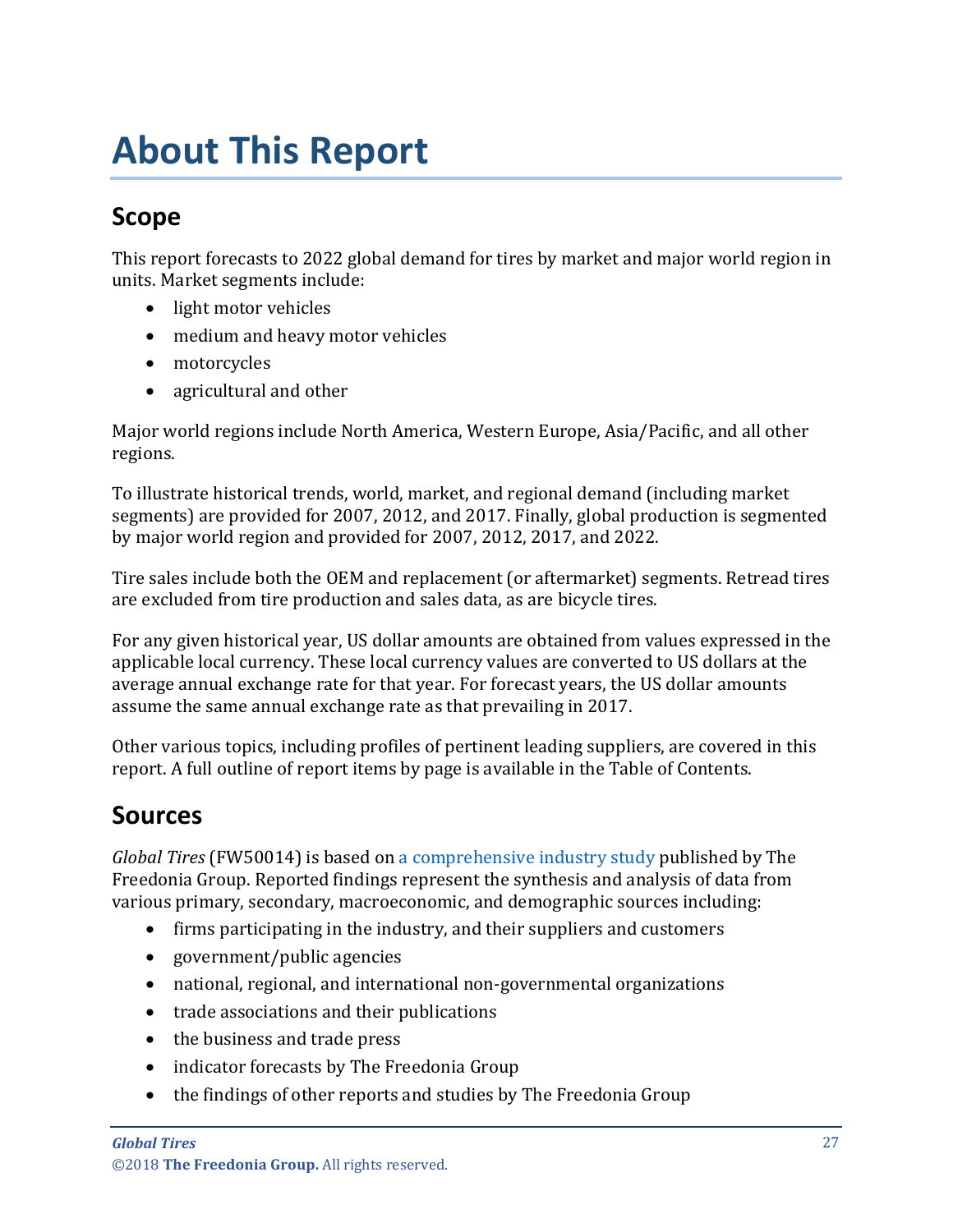#### **About This Report**

Specific sources and additional resources are listed in the Resources section of this publication for reference and to facilitate further research.

# <span id="page-4-0"></span>**Industry Codes**

<span id="page-4-1"></span>

| Table 9   NAICS & SIC Codes Related to Tires         |                                        |      |                                           |  |
|------------------------------------------------------|----------------------------------------|------|-------------------------------------------|--|
| <b>NAICS/SCIAN 2007</b><br><b>SIC</b>                |                                        |      |                                           |  |
| <b>North American Industry Classification System</b> |                                        |      | <b>Standard Industrial Classification</b> |  |
| 326211                                               | Tire manufacturing (except retreading) | 3011 | Tires and inner tubes                     |  |

Source: US Census Bureau

<span id="page-4-2"></span>

| Table 10   NACE Codes Related to Tires |                                                                                  |  |
|----------------------------------------|----------------------------------------------------------------------------------|--|
| NACE Code                              | <b>Definition</b>                                                                |  |
| 2211                                   | Manufacture of rubber tyres and tubes; retreading and rebuilding of rubber tyres |  |

Source: European Commission

<span id="page-4-3"></span>

| <b>Table 11   SITC Codes Related to Tires</b> |                                                                   |  |
|-----------------------------------------------|-------------------------------------------------------------------|--|
| <b>SITC Code</b>                              | <b>Definition</b>                                                 |  |
| 6251                                          | Tyres, pneumatic, new, of a kind used on motor cars               |  |
| 6252                                          | Tyres, pneumatic, new, of a kind used on buses/lorries            |  |
| 6253                                          | Tyres, pneumatic, new, of a kind used on aircraft                 |  |
| 6254                                          | Tyres, pneumatic, new, of a kind used on motorcycles and bicycles |  |
| 6255                                          | Other new pneumatic tyres                                         |  |

Source: United Nations Statistics Division

<span id="page-4-4"></span>

| Table 12   HS Codes Related to Tires |                                                                                                                      |  |
|--------------------------------------|----------------------------------------------------------------------------------------------------------------------|--|
| <b>HS Code</b>                       | <b>Definition</b>                                                                                                    |  |
| 401110                               | Rubber; new pneumatic tyres, of a kind used on motor cars                                                            |  |
| 401120                               | Rubber; new pneumatic tyres, of a kind used on busses or lorries                                                     |  |
| 401130                               | Rubber; new pneumatic tyres, of a kind use on aircraft                                                               |  |
| 401140                               | Rubber; new pneumatic tyres of a kind used on motorcycles                                                            |  |
| 401170                               | Rubber; new pneumatic tyres, of a kind used on agricultural or forestry vehicles and machines                        |  |
| 401180                               | Rubber; new pneumatic tyres, of a kind used on construction, mining, or industrial handling vehicles<br>and machines |  |
| 401190                               | Rubber; new pneumatic tyres, of a kind used on light commercial vehicles                                             |  |

Source: United Nations Statistics Division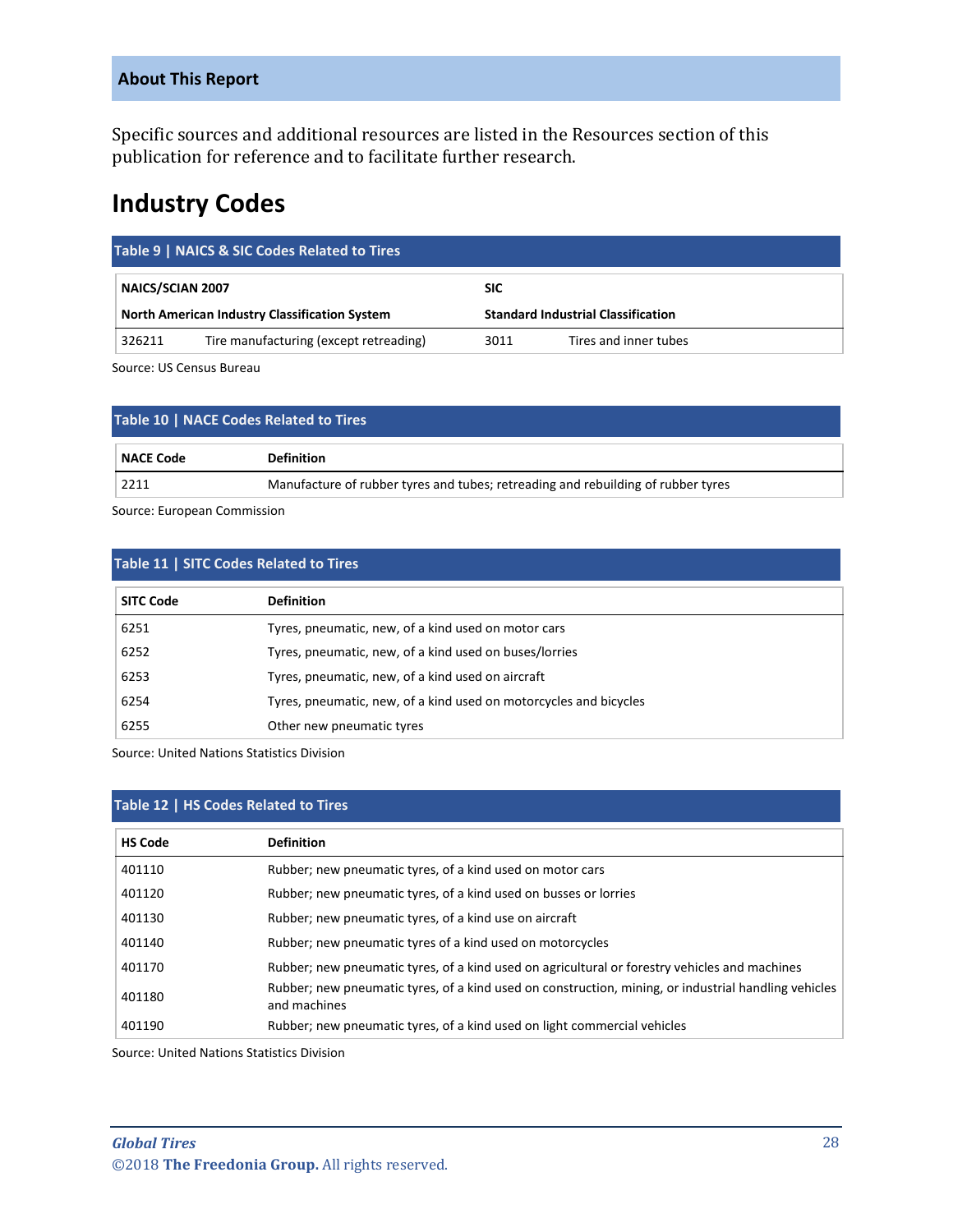## <span id="page-5-0"></span>**Freedonia Methodology**

The Freedonia Group, a subsidiary of MarketResearch.com, has been in business for more than 30 years and in that time has developed a comprehensive approach to data analysis that takes into account the variety of industries covered and the evolving needs of our customers.

Every industry presents different challenges in market sizing and forecasting, and this requires flexibility in methodology and approach. Freedonia methodology integrates a variety of quantitative and qualitative techniques to present the best overall picture of a market's current position as well as its future outlook: When published data are available, we make sure they are correct and representative of reality. We understand that published data often have flaws either in scope or quality, and adjustments are made accordingly. Where no data are available, we use various methodologies to develop market sizing (both top-down and bottom-up) and then triangulate those results to come up with the most accurate data series possible. Regardless of approach, we also talk to industry participants to verify both historical perspective and future growth opportunities.

Methods used in the preparation of Freedonia market research include, but are not limited to, the following activities: comprehensive data mining and evaluation, primary research, consensus forecasting and analysis, ratio analysis using key indicators, regression analysis, end use growth indices and intensity factors, purchase power parity adjustments for global data, consumer and end user surveys, market share and corporate sales analysis, product lifespan analysis, product or market life cycle analysis, graphical data modeling, long-term historical trend analysis, bottom-up and top-down demand modeling, and comparative market size ranking.

Freedonia quantifies trends in various measures of growth and volatility. Growth (or decline) expressed as an average annual growth rate (AAGR) is the least squares growth rate, which takes into account all available datapoints over a period. The volatility of datapoints around a least squares growth trend over time is expressed via the coefficient of determination, or  $r^2$ . The most stable data series relative to the trend carries an  $r^2$  value of 1.0; the most volatile – 0.0. Growth calculated as a compound annual growth rate (CAGR) employs, by definition, only the first and last datapoints over a period. The CAGR is used to describe forecast growth, defined as the expected trend beginning in the base year and ending in the forecast year. Readers are encouraged to consider historical volatility when assessing particular annual values along the forecast trend, including in the forecast year.

# **Copyright & Licensing**

The full report is protected by copyright laws of the United States of America and international treaties. The entire contents of the publication are copyrighted by The Freedonia Group.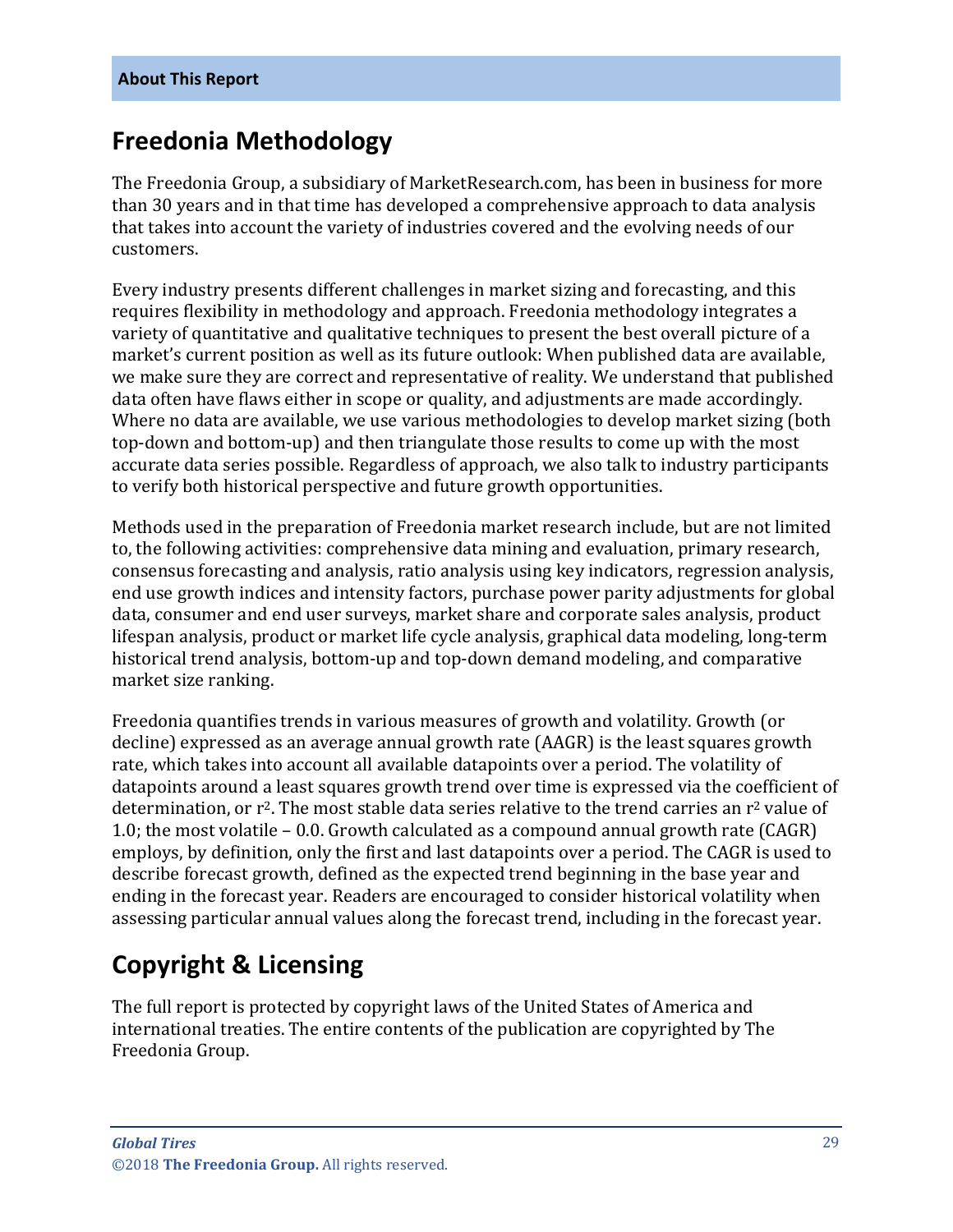## <span id="page-6-0"></span>**Resources**

#### **The Freedonia Group**

 *[Global Tires,](http://www.freedoniagroup.com/DocumentDetails.aspx?ReferrerId=FL-FOCUS&studyid=3687)* September 2018 **[Freedonia Industry Studies](http://www.freedoniagroup.com/Home.aspx?ReferrerId=FL-Focus)**  *[Global Mining Equipment](http://www.freedoniagroup.com/DocumentDetails.aspx?ReferrerId=FL-FOCUS&studyid=3629)*, October 2018  *[Global Industrial Silica Sand](http://www.freedoniagroup.com/DocumentDetails.aspx?ReferrerId=FL-FOCUS&studyid=3664)*, August 2018  *[Global Hybrid & Electric Vehicles](http://www.freedoniagroup.com/DocumentDetails.aspx?ReferrerId=FL-FOCUS&studyid=3627)*, May 2018  *[Global Motorcycles](http://www.freedoniagroup.com/DocumentDetails.aspx?ReferrerId=FL-FOCUS&studyid=3634)*, May 2018  *[Global Industrial Rubber Products Market](http://www.freedoniagroup.com/DocumentDetails.aspx?ReferrerId=FL-FOCUS&studyid=3605)*, February 2018  *[Automotive Lubricants Market in Canada](http://www.freedoniagroup.com/DocumentDetails.aspx?ReferrerId=FL-FOCUS&studyid=3621)*, February 2018  *[Automotive Lubricants Market in India](http://www.freedoniagroup.com/DocumentDetails.aspx?ReferrerId=FL-FOCUS&studyid=3619)*, February 2018  *[Automotive Lubricants Market in Malaysia](http://www.freedoniagroup.com/DocumentDetails.aspx?ReferrerId=FL-FOCUS&studyid=3600)*, January 2018  *[Automotive Lubricants Market in the UK](http://www.freedoniagroup.com/DocumentDetails.aspx?ReferrerId=FL-FOCUS&studyid=3607)*, January 2018  *[Global Automotive Lubricants](http://www.freedoniagroup.com/DocumentDetails.aspx?ReferrerId=FL-FOCUS&studyid=3583)*, December 2017  *[North American Automotive Aftermarket Competitor Analysis](http://www.freedoniagroup.com/DocumentDetails.aspx?ReferrerId=FL-FOCUS&studyid=3578)*, November 2017 *[North America Automotive Aftermarket](http://www.freedoniagroup.com/DocumentDetails.aspx?ReferrerId=FL-FOCUS&studyid=3577)*, November 2017 *[Automotive Aftermarket for Electronic Components in North America,](http://www.freedoniagroup.com/DocumentDetails.aspx?ReferrerId=FL-FOCUS&studyid=3547)* September 2017 *[Automotive Aftermarket for Batteries & Ignition System Components in North](http://www.freedoniagroup.com/DocumentDetails.aspx?ReferrerId=FL-FOCUS&studyid=3548) America*, July 2017 *[Automotive Aftermarket for Filters in North America](http://www.freedoniagroup.com/DocumentDetails.aspx?ReferrerId=FL-FOCUS&studyid=3534)*, June 2017  *[Global Bus Market](http://www.freedoniagroup.com/DocumentDetails.aspx?ReferrerId=FL-FOCUS&studyid=3509)*, May 2017 *[Automotive Aftermarket for Brake Parts in North America](http://www.freedoniagroup.com/DocumentDetails.aspx?ReferrerId=FL-FOCUS&studyid=3512)*, April 2017 *[Automotive Aftermarket for Powertrain Components in North America](http://www.freedoniagroup.com/DocumentDetails.aspx?ReferrerId=FL-FOCUS&studyid=3505)*, March 2017 **[Freedonia Focus Reports](https://www.freedoniafocusreports.com/redirect.asp?progid=89534&url=/)**

 *[Buses: United States](https://www.freedoniafocusreports.com/Buses-United-States-FF85012/) [Global Buses](https://www.freedoniafocusreports.com/Global-Buses-FW85012/) [Global Industrial Rubber Products](https://www.freedoniafocusreports.com/Global-Industrial-Rubber-Products-FW50016/) [Global Light Vehicles](https://www.freedoniafocusreports.com/Global-Light-Vehicles-FW85015/) [Global Motorcycles](https://www.freedoniafocusreports.com/Global-Motorcycles-FW85016/) [Industrial Rubber Products: Canada](https://www.freedoniafocusreports.com/Industrial-Rubber-Products-Canada-FA50016/) [Industrial Rubber Products: United Kingdom](https://www.freedoniafocusreports.com/Industrial-Rubber-Products-United-Kingdom-FB50016/) [Industrial Rubber Products: United States](https://www.freedoniafocusreports.com/Industrial-Rubber-Products-United-States-FF50016/) Medium- [& Heavy-Duty Trucks & Buses: United States](https://www.freedoniafocusreports.com/Medium-Heavy-Duty-Trucks-Buses-United-States-FF85014/) [Motor Vehicles: United States](https://www.freedoniafocusreports.com/Motor-Vehicles-United-States-FF85029/) [Motorcycles: Canada](https://www.freedoniafocusreports.com/Motorcycles-Canada-FA85016/) [Motorcycles: United States](https://www.freedoniafocusreports.com/Motorcycles-United-States-FF85016/)*

#### **[Freedonia Custom Research](http://www.freedoniagroup.com/CustomResearch.aspx?ReferrerId=FL-Focus)**